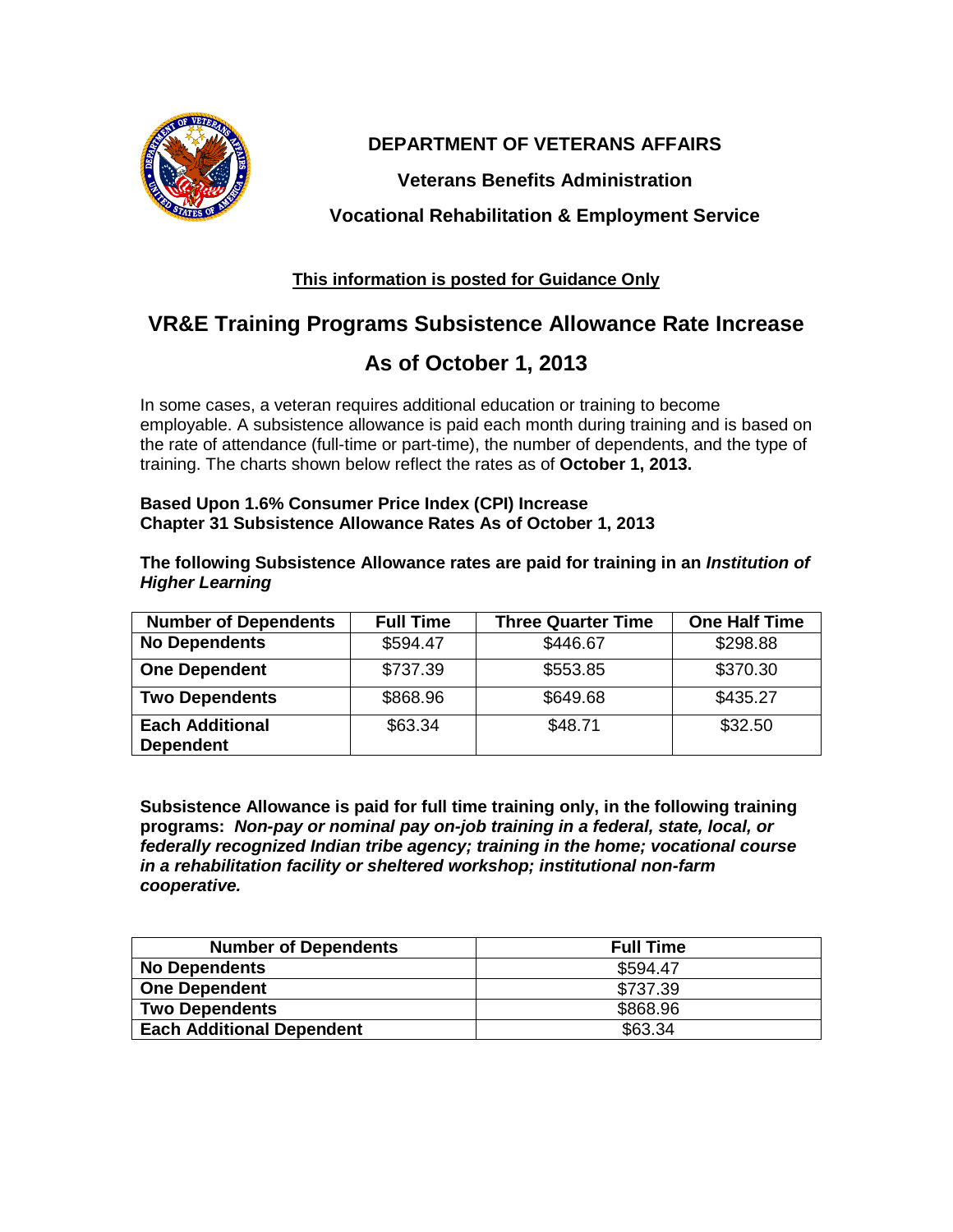**The following rates are paid for Work Experience programs: Non-pay or nominal pay work experience in a federal, state, local or federally recognized Indian tribe agency.**

| <b>Number of Dependents</b>                | <b>Full Time</b> | <b>Three Quarter Time</b> | <b>One Half Time</b> |
|--------------------------------------------|------------------|---------------------------|----------------------|
| <b>No Dependents</b>                       | \$594.47         | \$446.67                  | \$298.88             |
| <b>One Dependent</b>                       | \$737.39         | \$553.85                  | \$370.30             |
| <b>Two Dependents</b>                      | \$868.96         | \$649.68                  | \$435.27             |
| <b>Each Additional</b><br><b>Dependent</b> | \$63.34          | \$48.71                   | \$32.50              |

**Subsistence Allowance is paid for full time training only in the following training programs:** *Farm Cooperative, Apprenticeship, or other On-Job Training:* 

| <b>Number of Dependents</b>      | <b>Full Time</b> |
|----------------------------------|------------------|
| <b>No Dependent</b>              | \$519.77         |
| <b>One Dependent</b>             | \$628.55         |
| <b>Two Dependents</b>            | \$724.41         |
| <b>Each Additional Dependent</b> | \$47.12          |

**Subsistence Allowance is paid at the following rates for combined training programs:** *Combination of Institutional and On-Job Training (Full Time Rate Only):* 

| <b>Number of Dependents</b> | <b>Institutional Greater than</b><br><b>One Half</b> | <b>On-the-Job Greater than</b><br><b>One Half</b> |
|-----------------------------|------------------------------------------------------|---------------------------------------------------|
| <b>No Dependent</b>         | \$594.47                                             | \$519.77                                          |
| <b>One Dependent</b>        | \$737.39                                             | \$628.55                                          |
| <b>Two Dependents</b>       | \$868.96                                             | \$724.41                                          |
| <b>Each Additional</b>      | \$63.34                                              | \$47.12                                           |
| <b>Dependent</b>            |                                                      |                                                   |

**Subsistence Allowance is paid at the following rates for Non-farm Cooperative Training:** *Non-farm Cooperative Institutional Training and Non-farm Cooperative On-Job Training - Full Time Rate Only:* 

| <b>Number of Dependents</b> | FT Non-Farm<br><b>Coop/Institutional</b> | FT Non-Farm Coop/On-<br>the-Job |
|-----------------------------|------------------------------------------|---------------------------------|
| <b>No Dependent</b>         | \$594.47                                 | \$519.77                        |
| <b>One Dependent</b>        | \$737.39                                 | \$628.55                        |
| <b>Two Dependents</b>       | \$868.96                                 | \$724.41                        |
| <b>Each Additional</b>      | \$63.34                                  | \$47.12                         |
| <b>Dependent</b>            |                                          |                                 |